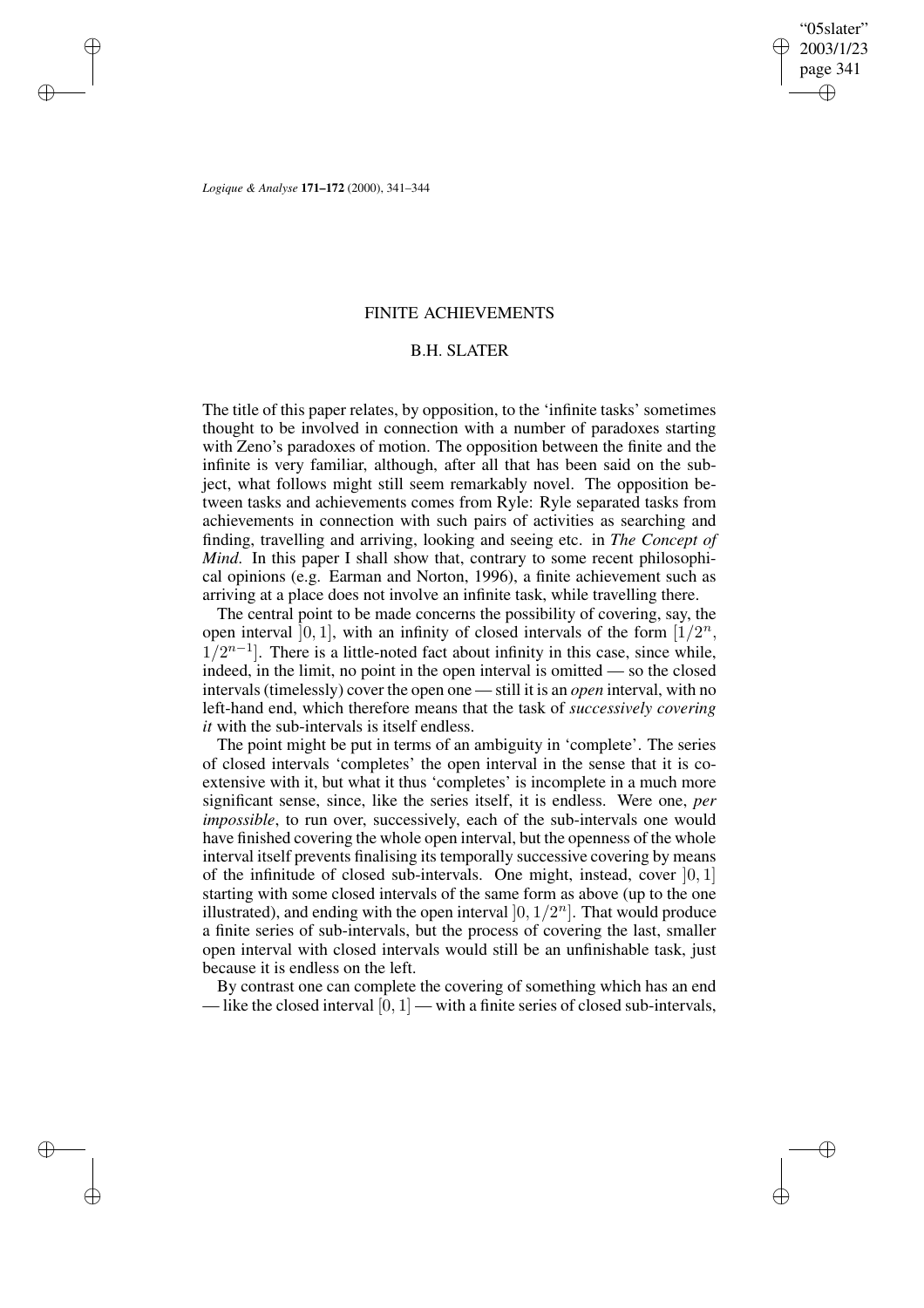"05slater" 2003/1/23 page 342 ✐ ✐

✐

✐

#### 342 B.H. SLATER

but that only reveals how crucial it is, to the avoidance of a number of paradoxes, that an end point is missed out with such infinitudes as those above. Benacerraf first showed this. Thus, in connection with a Thomson Lamp, which is switched on and then off as one passes through the infinite series of interval junctions above, Benacerraf would have said (c.f. Benacerraf 1962, p. 107):

it follows only that there is no time between 1 and 0 at which the lamp was on/off and which was not followed by a time, also before 0, at which it was off/on. Nothing whatever has been said about the lamp at 0.

So it is the impossibility of reaching *the closure point* 0 the above way which is centrally what is to be noted once we move over to the certainty of covering  $[0, 1]$  by means of a finite number of closed intervals — say all, except one, of the same form as that above plus the closed interval  $[0, 1/2^n]$ . There is a mention of such complementary intervals in Chihara 1965, but he does not develop the point appropriately. For the crucial question is: if one follows the previous infinitude of intervals, that lands one where? Certainly not at 0, but neither at any distance from it. If one is to get to the end point one must not follow the previous infinitude, in fact, since that lands one nowhere; one must, at a finite distance from 0, simply traverse the (closed) interval from there to the end.

There is more than a bare analogy, in other words, with the other philosophical context where Achilles and the Tortoise figure large: in the discussion following Lewis Carroll's article, about deduction (Carroll 1895). That there is a close analogy is immediately clear, for if, in place of moving from a finite number of premises  $A_1,...A_n$  to the conclusion  $A_0$  one tries to insert another statement  $A_{n+1}$  which makes a further premise out of that rule of deduction, then one can be led to do so *ad infinitum*. But the analogy is truly even more exact, since if one is led into that infinite train of premises the result is that one does not *ever* draw the conclusion.

Consider a finite series of closed sub-intervals covering [0, 1], of the kind mentioned before. Why is it only by means of such a finite number that one can complete the journey, and arrive at the closure point  $0 -$  so that, by following the former infinity of closed intervals, one merely 'travels hopefully'? The infinite path does not arrive anywhere since, first, it clearly does not reach zero, but secondly, and more importantly, as above, to get, *per impossible* to the end of that path one would have to have got right next to zero, and there is no such place. The infinite activity is indeed a task, as is commonly said, but it is akin to the task of Sisyphus which has no termination: it is the infinite i.e. *unending* task associated, by some, confusedly with the job of covering the full, closed interval. But the finite activity is not (just) a task, since it also includes the achievement of the objective — and

✐

✐

✐

✐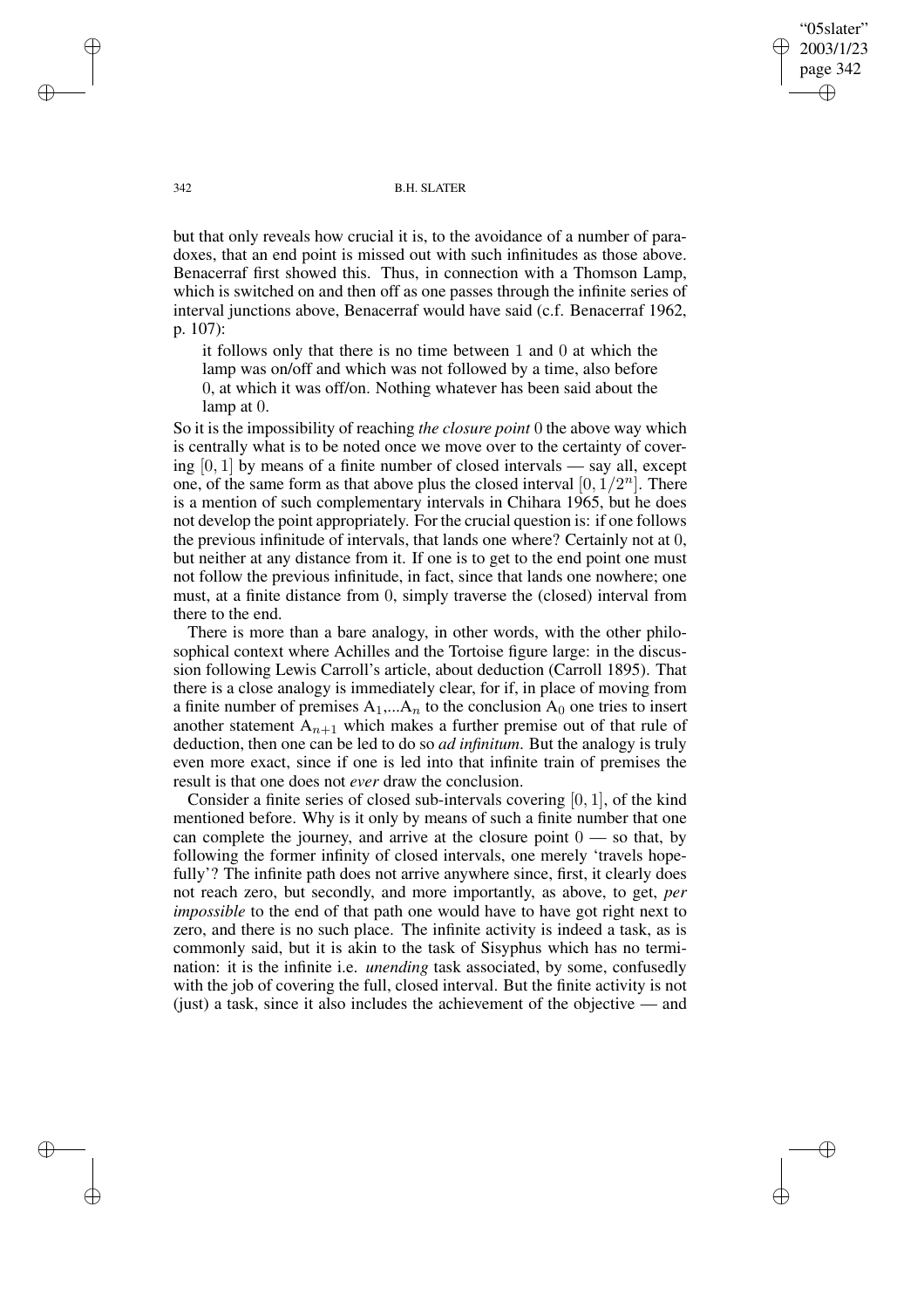#### FINITE ACHIEVEMENTS 343

✐

✐

✐

✐

by entirely finitistic means, which are now revealed as the only means which could be employed.

The closed interval  $[0, 1]$  certainly includes the open interval  $[0, 1]$ , but the latter is incomplete, and only becomes complete if the point 0 is added on the left. So the temporal process of successively covering the open interval with closed intervals of the first form is still an unfinishable task, just because it is endless. Reducing the time proportionately in which these successive intervals are traversed maybe means that it is all over *by* some finite time; but it still does not finish *at* any specifiable time. Where and when traversing the open interval finishes is the crucial point, and that is nowhere locatable in space or time, since it ends nowhere. Open intervals (like the single points which complete them), one has to realise, are *mathematical fictions*, and so are not anywhere in space or time (c.f. Benardete 1964, p. 272f).

The main thing which confuses seems to be the contrary thought that, while one traverses the finite number of intervals, still, surely, *the infinitude is there*, so one must, at least, have traversed that, amongst other things, making the infinite task completable, after all. But this line of argument involves is a red-herring, since, as Benacerraf's point shows, the fact that the associated infinitude of intervals does not reach 0 is crucial, and specifically it means that those intervals are not the intervals to attend to, if one wants to reach zero. When looking, instead, at traversing a series of intervals which arrive at the objective, the infinitude comes in another way than the traverse being a passage through all of it. The infinitude comes in merely in the indefinite number of closed intervals one can use to cover the closed interval  $[0, 1]$  (c.f. Goodstein 1951, p. 14). The interval  $[0, 1]$  may be covered, as before, by the series of closed intervals of the form  $[1/2^n, 1/2^{n-1}]$ , up to that particular one, together with the further interval  $[0, 1/2^n]$ , *for any n*, but each of those coverings only has a finite number of members. The point thus still is that, if one wants to reach the end, one must follow a series of closed intervals up to  $[1/2^n, 1/2^{n-1}]$ , for some specific *n*, with an interval of the form  $[0, 1/2^n]$ , not with the remaining intervals of the first form.

There have been several ramifications of thinking the reverse. Earman and Norton's 'simple infinity machines' are one extreme example of such developments, so correcting that notion will be sufficient to indicate further the necessity of finitism in this area. Earman and Norton set out their basic idea as follows (Earman and Norton 1996, p. 250):

A *simple infinity machine* is just a Turing machine that is allowed to complete a countable infinity of steps and comprises the Slave part of the bifurcated supertask; the outcome of the calculation is read by the Master through signals from the Slave. The extra power of the machine derives solely from the fact that failure of the Slave Turing machine to halt is no longer uninformative. It no longer means that

"05slater" 2003/1/23 page 343

✐

✐

✐

✐